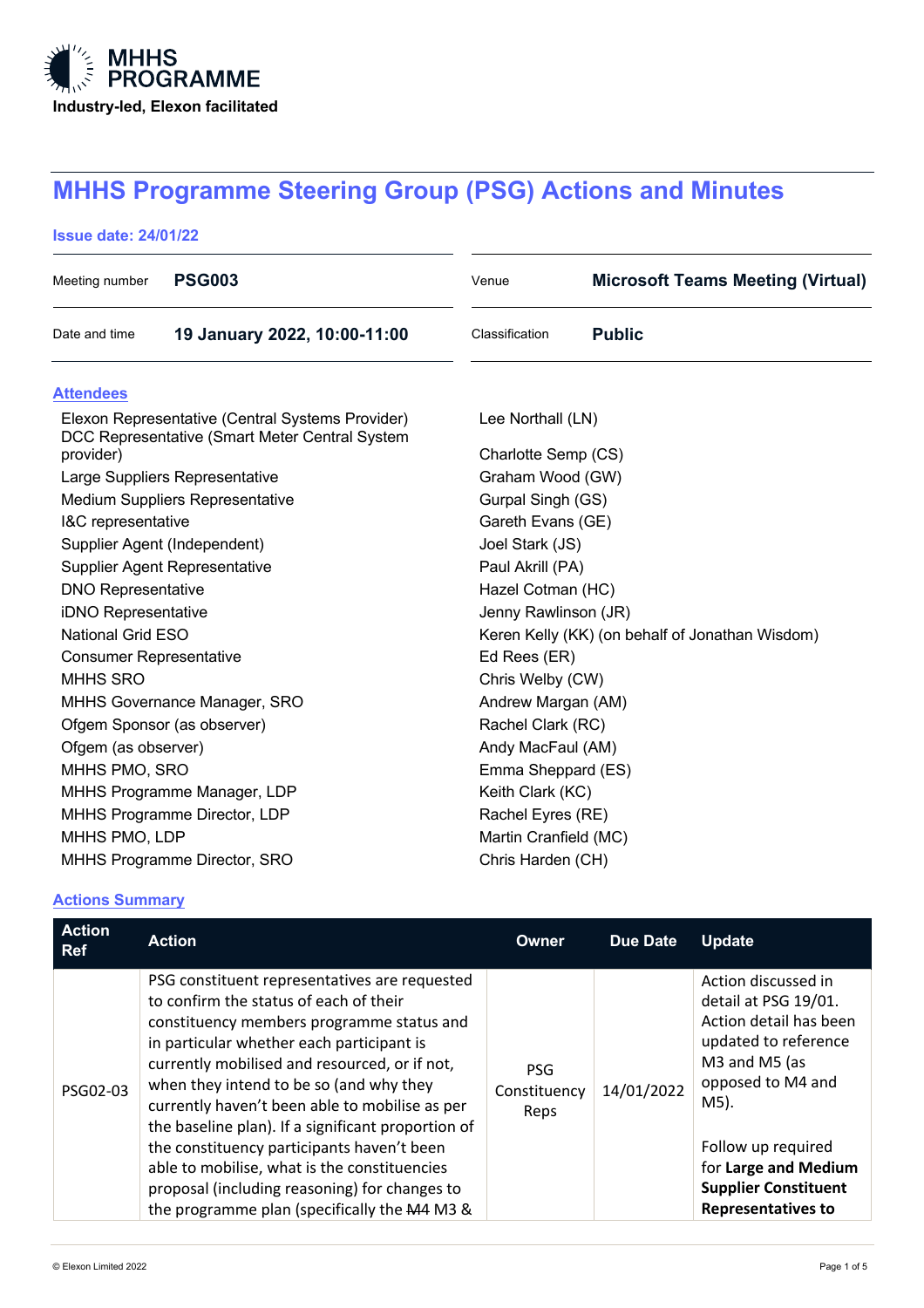|          | M5 milestone and the re-planning exercise). In<br>order to have a meaningful conversation at the<br>January PSG meeting on the 19th January, we<br>would like written responses to be submitted<br>to the SRO programme mailbox by Friday, 14th<br>January at the latest. |                         |          | provide response to<br>action for discussion<br>at PSG 2 <sup>nd</sup> February.<br>Any content must be<br>submitted to PMO by<br><b>COP Tuesday</b><br>25 <sup>th</sup> January to be<br>included in meeting<br>papers |
|----------|---------------------------------------------------------------------------------------------------------------------------------------------------------------------------------------------------------------------------------------------------------------------------|-------------------------|----------|-------------------------------------------------------------------------------------------------------------------------------------------------------------------------------------------------------------------------|
| PSG03-01 | <b>Ensure Testing Advisory Group nominations</b><br>are available via MHHS website                                                                                                                                                                                        | Programme<br><b>PMO</b> | 02/02/22 | Complete - please see<br>TAG nominees here                                                                                                                                                                              |
| PSG03-02 | Programme session to be set up with Supplier<br>Constituency Representatives (Large, Medium<br>and I&C) w/c 24/01/22 to discuss Supplier<br>mobilisation and wider programme plan.                                                                                        | Programme<br><b>SRO</b> | 28/01/22 |                                                                                                                                                                                                                         |
| PSG03-03 | Share Ofgem baseline plan with PSG members                                                                                                                                                                                                                                | Programme<br><b>PMO</b> | 02/02/22 | Complete - shared<br>with PSG members<br>alongside Headline<br>Report                                                                                                                                                   |
| PSG03-04 | Consider the PSG communications approach<br>going forward (e.g., pack issue to wider<br>participants, use of WebEx)                                                                                                                                                       | Programme<br><b>SRO</b> | 15/02/22 |                                                                                                                                                                                                                         |

#### **Minutes**

#### **1. Welcome**

CW welcomed all to the meeting and ran through the agenda for the meeting.

#### **2. Minutes & Review of Actions**

Minutes of the PSG meeting 15 December 2021 were APPROVED.

GE noted that he had already raised via email that whilst the minutes were technically correct, the wording and detail of actions should be considered.

#### *Action updates provided as per the actions slide*

GE asked for list of Testing Advisory Group (TAG) nominees. AW noted this is published on the website and that it is primarily Supplier reps awaiting nomination, while most other constituencies have reps. Consumer reps have suggested they do not need to attend for now.

KC noted that consumer rep is the only one outstanding for PSG02-07 (meeting with PDs).

## **ACTION: PMO to ensure TAG Constituency Representatives are available on the website (if not already) and share link to access**

#### **3. PSG Feedback (Action 02-03)**

CW noted the main agenda item for today is for PSG constituent representatives to present their feedback to the action PG02-03, as set at the last PSG in December. CW thanked all for providing their written feedback and requested each constituent in turn to give 2/3 mins summary update, to then open floor for discussion.

DCC (C Semp) - Fully mobilised and in process of doing changes for MHHS service. Enabling changes through Sec Mod via Sec Governance and currently in refinement stage, with final Impact Assessment due 14/2/22. Release targeted for capability in Nov 23 and on target to deliver, and happy to align with any wider programme milestones for M4 and M5.

Elexon (L Northall) – Fully mobilised, suppliers commencing this week to deliver changes needed for start of Industry testing. Working to key milestone of changes to systems and processes for end of April 2023. Provided SPOC names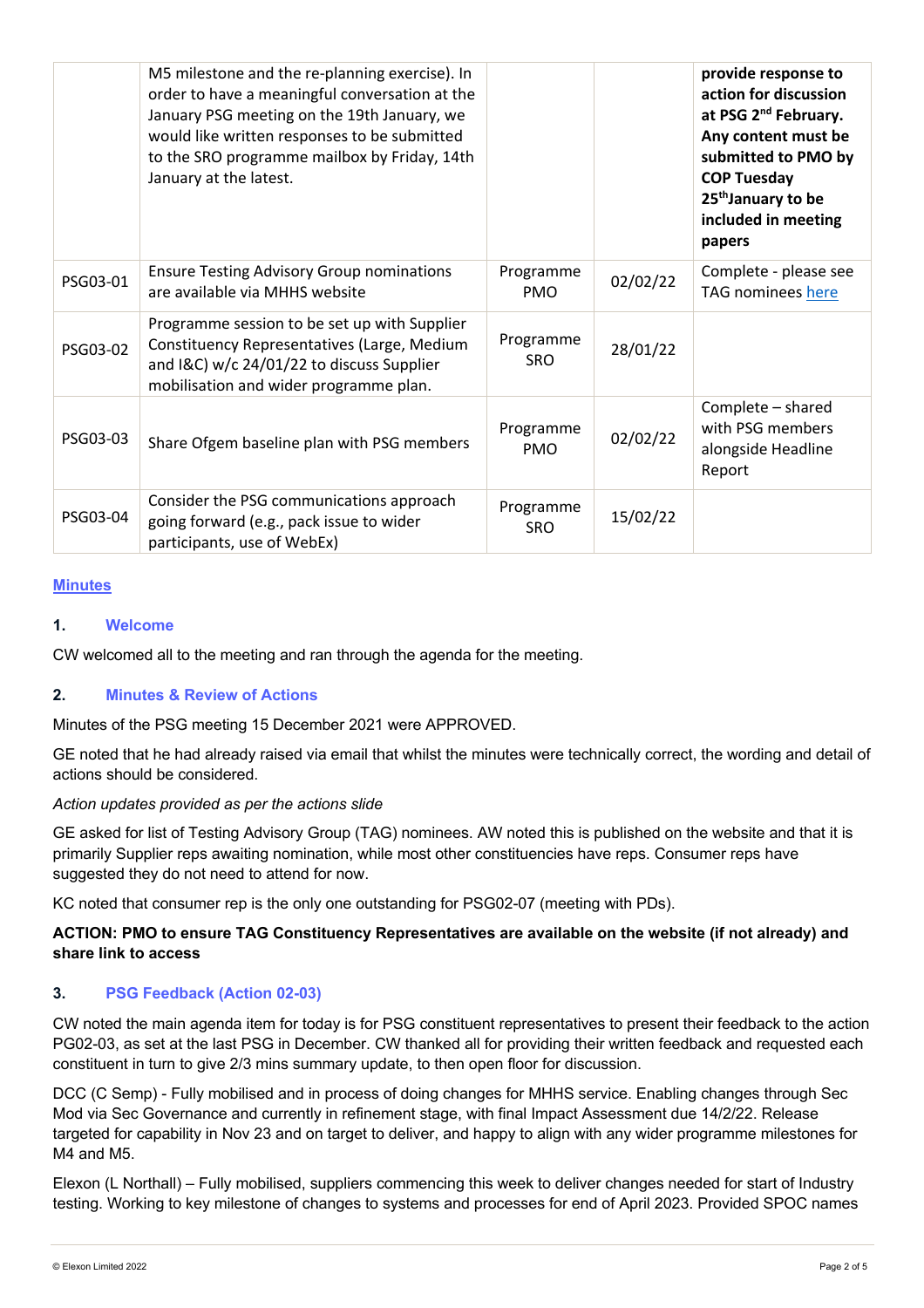and quite a few teams supporting L4 WGs to get designs completed. Dependent on MHHS programme design to complete their own design.

DNO (H Cotman) – Majority are mobilised with named resourced attending WGs. Named resources are also those working on FSP. Engaged technical service providers for applications shared across DNOs and these are remobilised and working.

IDNOs (J Rawlinson) – Similar to DNO – majority are ready and mobilising with individual plans in place. Same teams working on FSP and whilst ready and mobilised, this remains the highest risk.

National Grid (K Kelly) – resourced and mobilised and supporting the relevant L4 WGs & sub-groups (not all are applicable to NGESO). Recognise scale of IT change experienced by ESO is less than some other PPs.

Supplier Agents (P Akrill) – Independent SAs (data service providers) are very mobilised and taking part in L4 WGs. Metering agents less engaged but there is less impact to their business so not duly concerning. Inhouse agents within energy suppliers are not as mobilised and therefore are more concerned about the timeframes as their plans more closely linked to plans of host supply business.

I&C (G Evans) – Safe to say in comparison to parties without customer exposure, I&C suppliers are not mobilised, don't think they are mobilised and think there are a number of challenges in order to mobilise. Surprised at the action and the expectations on Supplier reps to go out to participants to understand their status. Some participants reticent to talk to him. Not mobilised due to dealing with critical issues in supply market and delivering FSP. Other reps do not have the same exposure to the supply market.

Large Supplier (G Wood) – advised that he agreed with GE and echoed his comments. Holds same view from his suppliers.

Medium Suppliers (G Singh) – advices they are still assessing and have requested resources to see what can get allocated and what is the art of the possible. Requested further time to formulate a response and allow request to go across organisation.

CW noted there was still not Small Supplier rep currently and that it would be fair to say their views will be the same as other supplier reps.

#### CW opened the item for discussion

GW raised that his suppliers would like to have some separate/additional engagement with the programme on the design roadmap that came out to get a better understanding of what its looking to achieve and how. PPs have some questions. Acknowledges there is info out there but asks if someone could assist with a session (possible Q&A) with the central team that would be helpful for suppliers and in conversations required internally. There are challenges for suppliers in engaging with designs, and they are still figuring out the right people to send to meetings, what is required of them, and how this maps to all other work going on.

KC advised already a session held with suppliers to ensure roadmap understood. Supportive of ensuring roadmap is well understood, although if you are in WGs you get better understanding roadmap and artefact pathways. The more you can engage, the better an understanding you get. If we can do sessions to enable understanding then we will, to support you to have a better idea on proposed timelines.

CH noted 2 sessions (one on 11<sup>th</sup> Jan with 37 attendees and one yesterday with 30 attendees) had taken place and another on 25<sup>th</sup> Jan specifically on change of agent. CH noted to GW that both Ian Smith and he are happy to do a session and explain the Design roadmap to PPs.

GW noted this would be helpful to have a session for programme leads to come and speak, to ensure PPs are talking within their organisations. Happy to have as an open supplier forum for all suppliers rather than separate. GS and GE's suppliers could therefore attend. GE noted he would like to attend. AM noted GE's constituents have also raised this and that the session should be open to all suppliers.

#### **ACTION: Programme Session to be set up with Suppliers (Large, Medium and I&C) w/c 24/1/22 week to provide wider understanding of programme milestones and design roadmap.**

CS noted it would be useful to have a visual representation and see the cross-functional milestones for the design roadmap, once everyone has crystallised initial thinking. This would help with alignment. KC noted he would like to see artefacts in a visual and see any critical pathway. This will allow better tracking to M5.

GE asked what are we attempting to achieve for the various groups? The concern is not IF we are going to deliver a set of artefacts, but that there is a lot of artefacts not getting scrutiny that people desire. Is that the sticking point? GE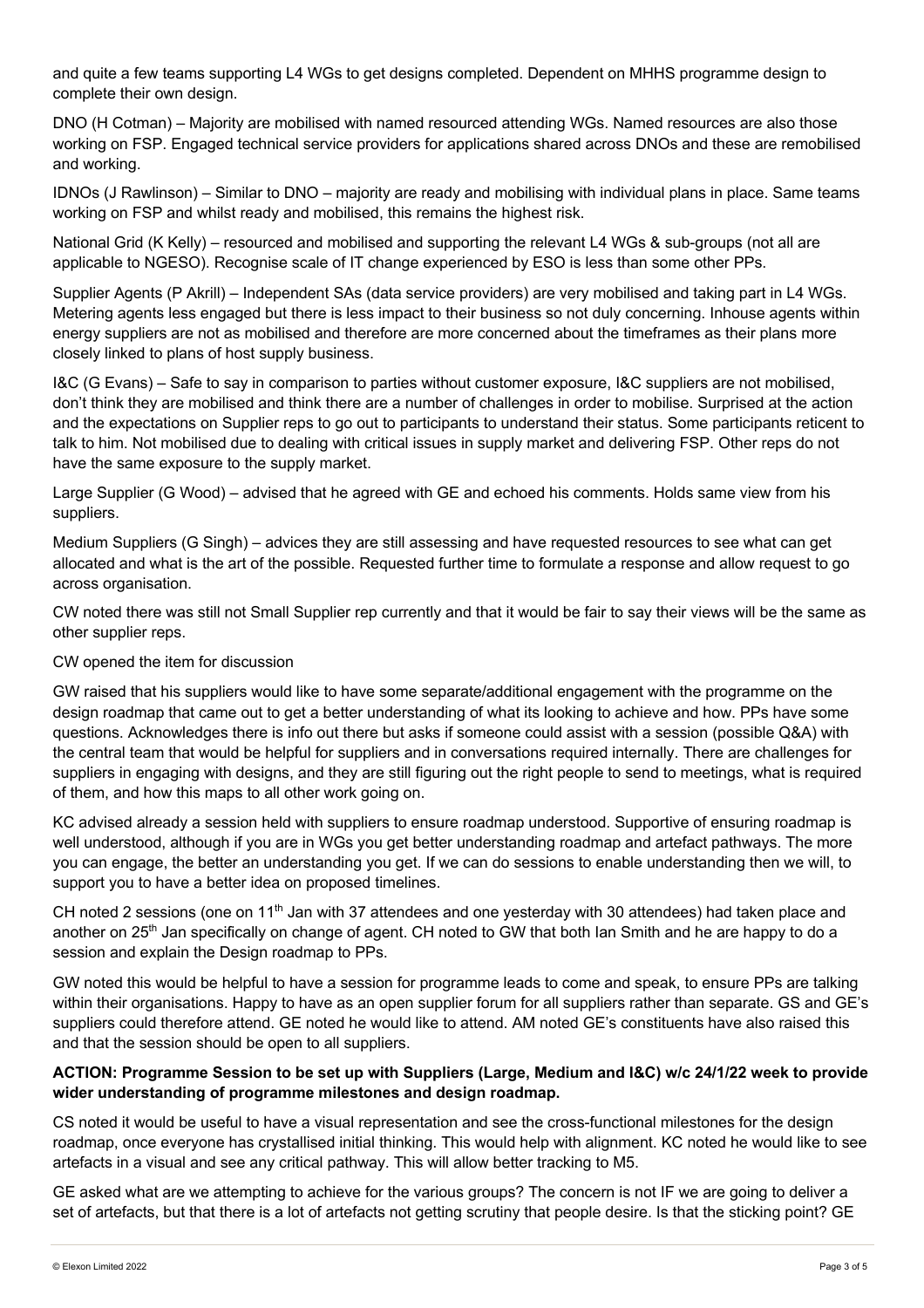gets the feeling the programme can and will continue whether it gets input or not, so what are we trying to get from people – delivery or commentary? Delivery is not in question but rather if we are comfortable with WHAT is being delivered.

CH responded that programme is delivery focussed. We want people to comment on the design. We will be moving toward design baseline in April and at that point we need to determine how much consultation we have had in certain areas, and therefore which options we have to go forward. For example, there are certain options in the supplier area around change of agent upon which we need to consult – there is an option for a solution so the question is, is that the option that suppliers want? Once we have baseline, we need to evaluate how much input we've had and the likelihood of change after that point, seeking preference from the Constituency Reps.

GE advised he agreed and says we need to be clear on problem. Problem is suppliers cannot provide scrutiny against the timelines issued, not if artefacts being delivered. This issue is not design delivery but the input of reps. Without scrutiny, the design will then be questioned and revaluated at greater cost later down the line. KC advised we will have to do a risk assessment in the absence of any alternative proposal. Without a proposal we will continue to M5 and then compete a risk assessment to assess the input of reps.

CH advised we are getting some input, so we need to determine how much input is needed for making a decision on the baseline. GE advised programme are not getting the input you want from suppliers. This is because supplier have a set of challenges and other constituencies do not have same level of problems. Question is if the group will continue with this concern, or will the group start accept/believing we need to change the timeline to allow engagement with suppliers to occur? Believes this is where difference of opinion comes from.

GW noted that they definitely want time to answer the question and engage, however they need more time to consider the action. They need to answer the question 'if you can't engage now, when can you engage?'. GW understands KC's comment that if the programme does not have an alternate proposal and nothing else is on table then we carry on as we are. GW noted they were unable to respond to the action due to timeframes and that they need to develop a proposal for when they can engage. They are committed to providing this ahead of next PSG (February). CH noted this would be very helpful, rather than the programme imposing the plan on you. This proposal needs to reference the milestones and assessment against M3 and M5 (not M4 and M5 as was incorrectly included in the action, as highlighted by GS). CH noted M5 will be affected by what happens to M3. M3 requires everyone to be mobilised, and the programme is assuming you cannot input into the design unless your programme is mobilised. This means delays to M3 also delay M5. CH offered help to reps to detail exactly what this means for them.

GW noted it would be good to talk offline to answer the questions ahead of next PSG. A conversation on roadmap will feed into action responses. GW is committed to providing an answer over next couple of weeks. GE added he would like help too. CH suggests setting up an action for a session next week with Suppler reps.

## **ACTION: confirmation of above action - programme Session to be set up with Suppliers (Large, Medium and I&C) w/c 24/1/22 week to provide wider understanding of programme milestones and design roadmap.**

KC added that the programme needs to know when each participant will be ready to do their own design, build, test as M3 and M5 are linked. This means conversation needs to be about both milestones.

GE noted that only so much can be done centrally when there is one rep to many participants (easy if one-to-one). Something we need to develop is how we bring all participants in to answer actions. Questions need to be direct and straightforward asks (e.g. q1, q2, q3, q4, not an essay question which can be difficult to interpret) shared in email. The programme should start pushing a formed set of questions out rather than using reps, as they then have to get 20/30 organisations to articulate what they think. Everyone does want to give answers as ultimately, we all have to deliver the programme.

CW queried 6 SPOCS received from suppliers through PPC engagement. KC noted he needed to check but did not think we have all yet and that this would help. KC noted PPC function is to allow point-to-point direct conversations with PPs and therefore this would support the reps too. In principle, if we have the right SPOCs then we can get right people to right debates.

GW raised meeting next week (action above), he will ensure right people at the session and not a waste of time. CH ask if everyone has seen the Ofgem transition plan (spreadsheet table, plan on a page) and requested suppliers review this ahead of the session. GW advised it would be good to send this out.

#### **ACTION: PMO to share Ofgem baseline plan with PSG members**

GW raised PM2 in the Ofgem plan. Programme re-baseline was talked about being done in Oct/Nov but after consultation it was agreed to be after design work. Question now is where PM2 happens and how it fits in to where we